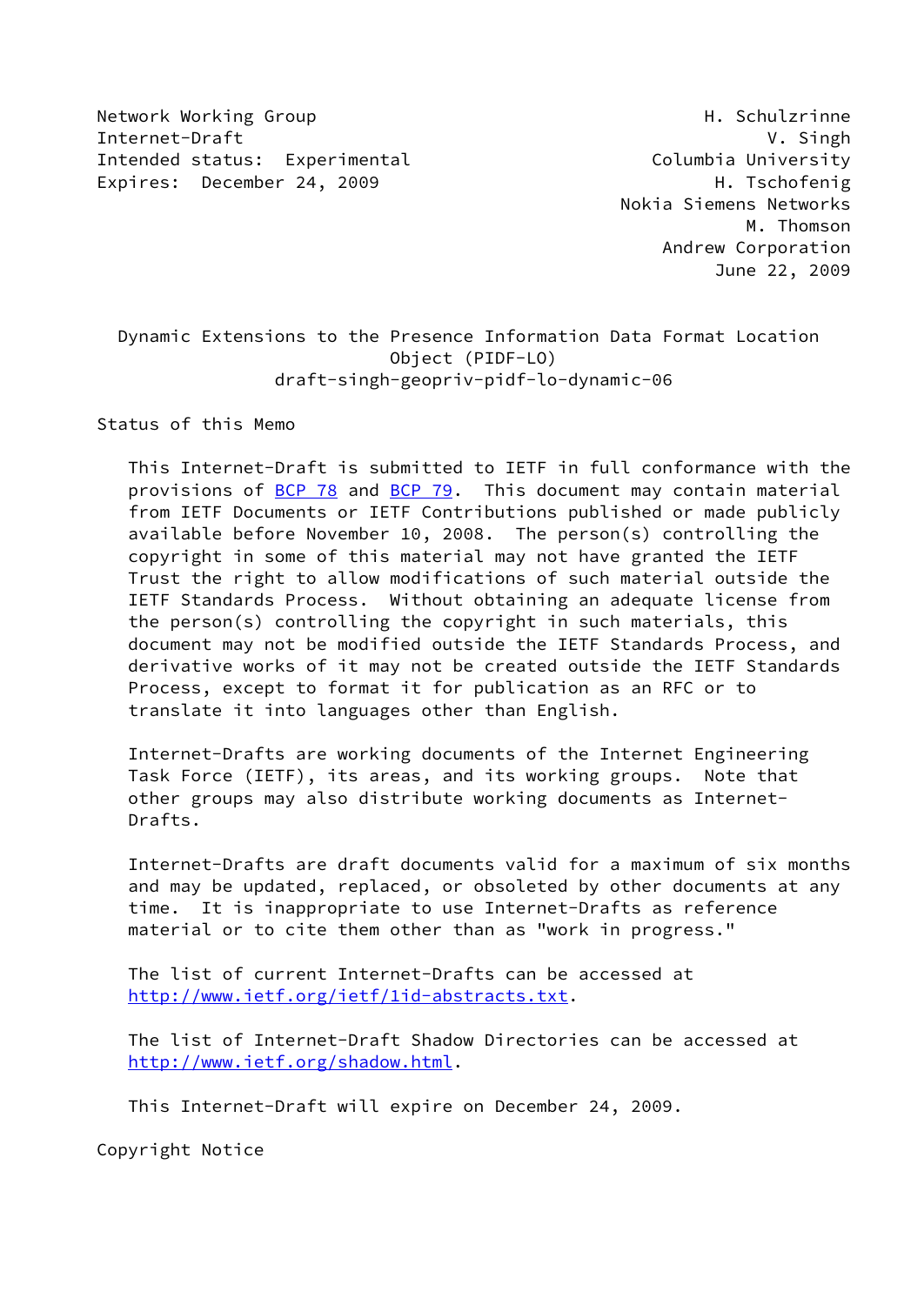Copyright (c) 2009 IETF Trust and the persons identified as the document authors. All rights reserved.

This document is subject to **[BCP 78](https://datatracker.ietf.org/doc/pdf/bcp78)** and the IETF Trust's Legal Provisions Relating to IETF Documents in effect on the date of publication of this document [\(http://trustee.ietf.org/license-info](http://trustee.ietf.org/license-info)). Please review these documents carefully, as they describe your rights and restrictions with respect to this document.

### Abstract

 The Geopriv Location Object introduced by the Presence Information Data Format - Location Object (PIDF-LO), [RFC 4119](https://datatracker.ietf.org/doc/pdf/rfc4119), defines a basic XML format for carrying geographical information of a presentity. This document defines PIDF-LO extensions that are intended to convey information about moving objects. Elements are defined that enable expression of spatial orientation, speed, heading, and acceleration of the presentity.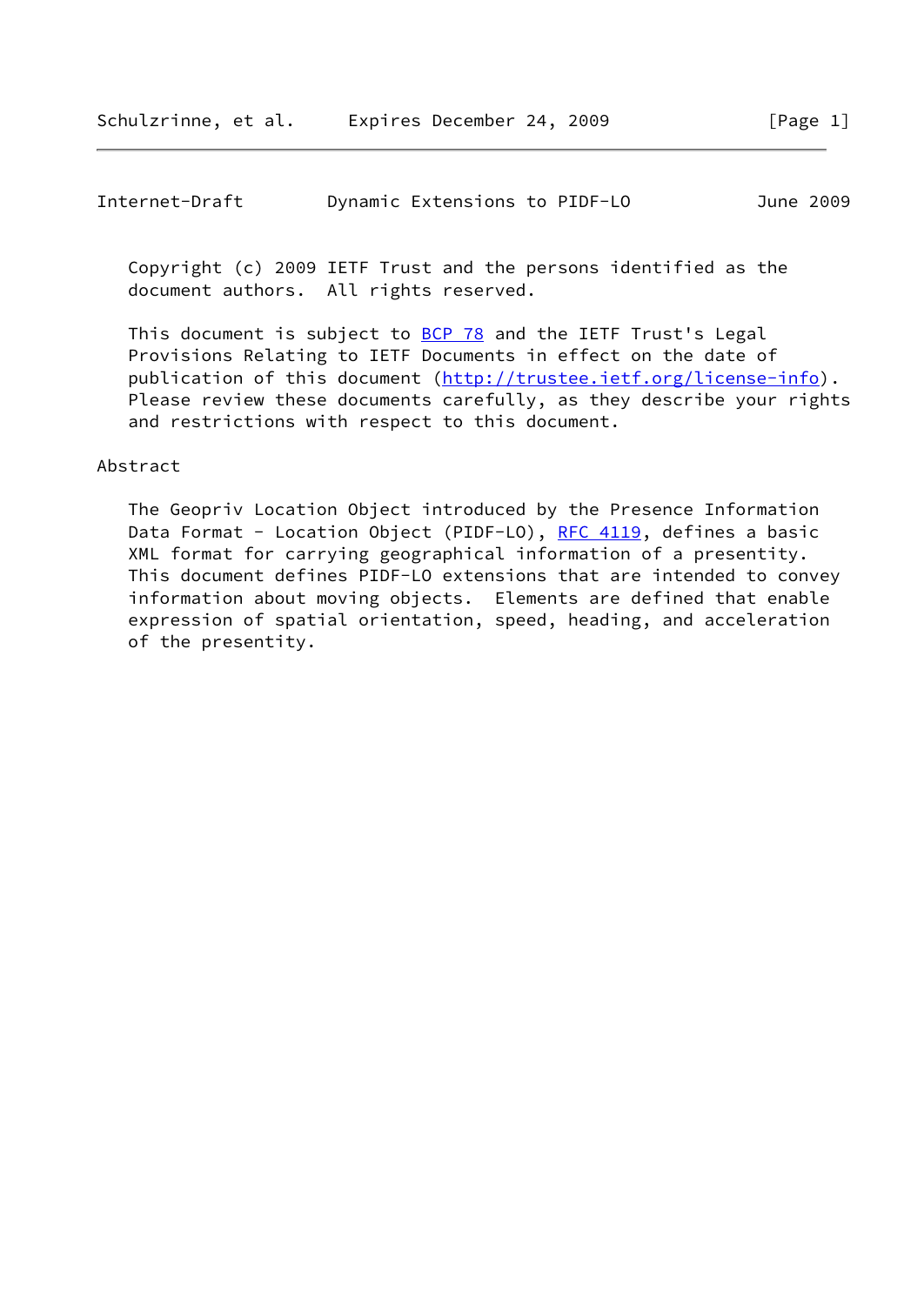|  | Schulzrinne, et al. |  |  | Expires December 24, 2009 |  |  |
|--|---------------------|--|--|---------------------------|--|--|
|--|---------------------|--|--|---------------------------|--|--|

| Internet-Draft | Dynamic Extensions to PIDF-LO |  | June 2009 |  |
|----------------|-------------------------------|--|-----------|--|
|                |                               |  |           |  |

 $[Page 2]$ 

# Table of Contents

| 2.                                                                  |  |  |  |
|---------------------------------------------------------------------|--|--|--|
|                                                                     |  |  |  |
| $3.1$ . Angular Measures and Coordinate Reference Systems $5$       |  |  |  |
| 4. Dynamic Feature XML Schema 7                                     |  |  |  |
|                                                                     |  |  |  |
|                                                                     |  |  |  |
| 6.1. Dynamic Feature Extensions Namespace Registration $\ldots$ . 8 |  |  |  |
| 6.2. Dynamic Feature Extensions Schema Registration 8               |  |  |  |
|                                                                     |  |  |  |
|                                                                     |  |  |  |
|                                                                     |  |  |  |
| 8.2. Informative References 9                                       |  |  |  |
| Appendix A. Earth Centered, Earth Fixed Direction Vectors $9$       |  |  |  |
|                                                                     |  |  |  |
|                                                                     |  |  |  |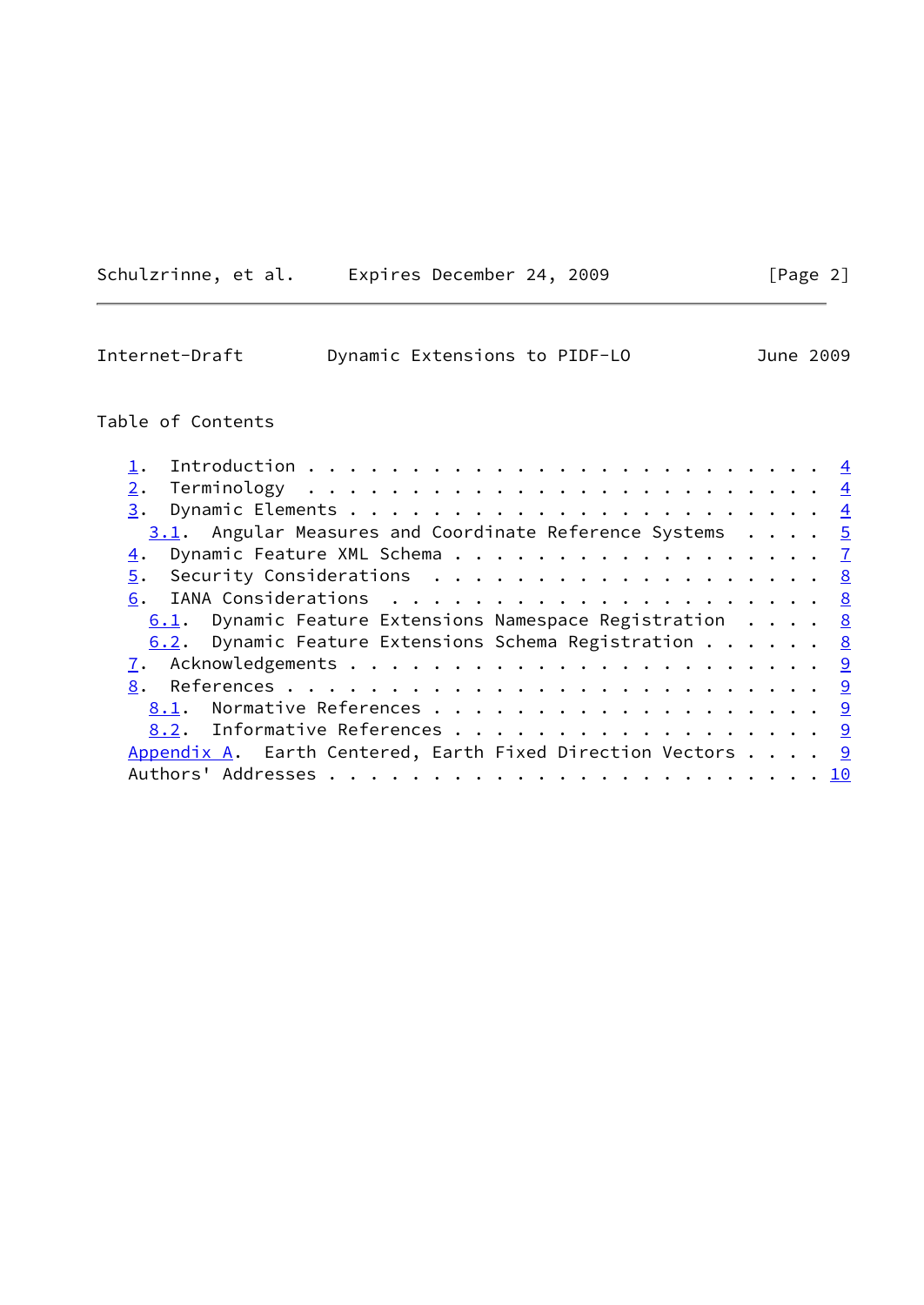Schulzrinne, et al. Expires December 24, 2009 [Page 3]

<span id="page-3-1"></span>Internet-Draft Dynamic Extensions to PIDF-LO June 2009

## <span id="page-3-0"></span>[1](#page-3-0). Introduction

 The Presence Information Data Format - Location Object (PIDF-LO) (see [RFC 4119](https://datatracker.ietf.org/doc/pdf/rfc4119) [\[RFC4119](https://datatracker.ietf.org/doc/pdf/rfc4119)]) provides geographical location of a presentity. This corresponds to a physical location at a given instance of time. With the extensions defined in [\[RFC5491](https://datatracker.ietf.org/doc/pdf/rfc5491)] more guidelines to implementers are being provided with respect to the expression location information in PIDF-LO.

 The addition of rate of change information to the PIDF-LO enables a range of use cases. These use cases either directly use dynamic information, or use that information for smoother tracking of a position over time. For example, an application that continuously tracks a presentity could use velocity information to extrapolate positions in between times location information is measured. A shipping company could directly use speed to monitor delivery truck speed to ensure speed limits are observed.

## <span id="page-3-2"></span>[2](#page-3-2). Terminology

 In this document, the key words "MUST", "MUST NOT", "REQUIRED", "SHALL", "SHALL NOT", "SHOULD", "SHOULD NOT", "RECOMMENDED", "MAY", and "OPTIONAL" are to be interpreted as described in [RFC 2119](https://datatracker.ietf.org/doc/pdf/rfc2119) [\[RFC2119](https://datatracker.ietf.org/doc/pdf/rfc2119)].

<span id="page-3-3"></span>[3](#page-3-3). Dynamic Elements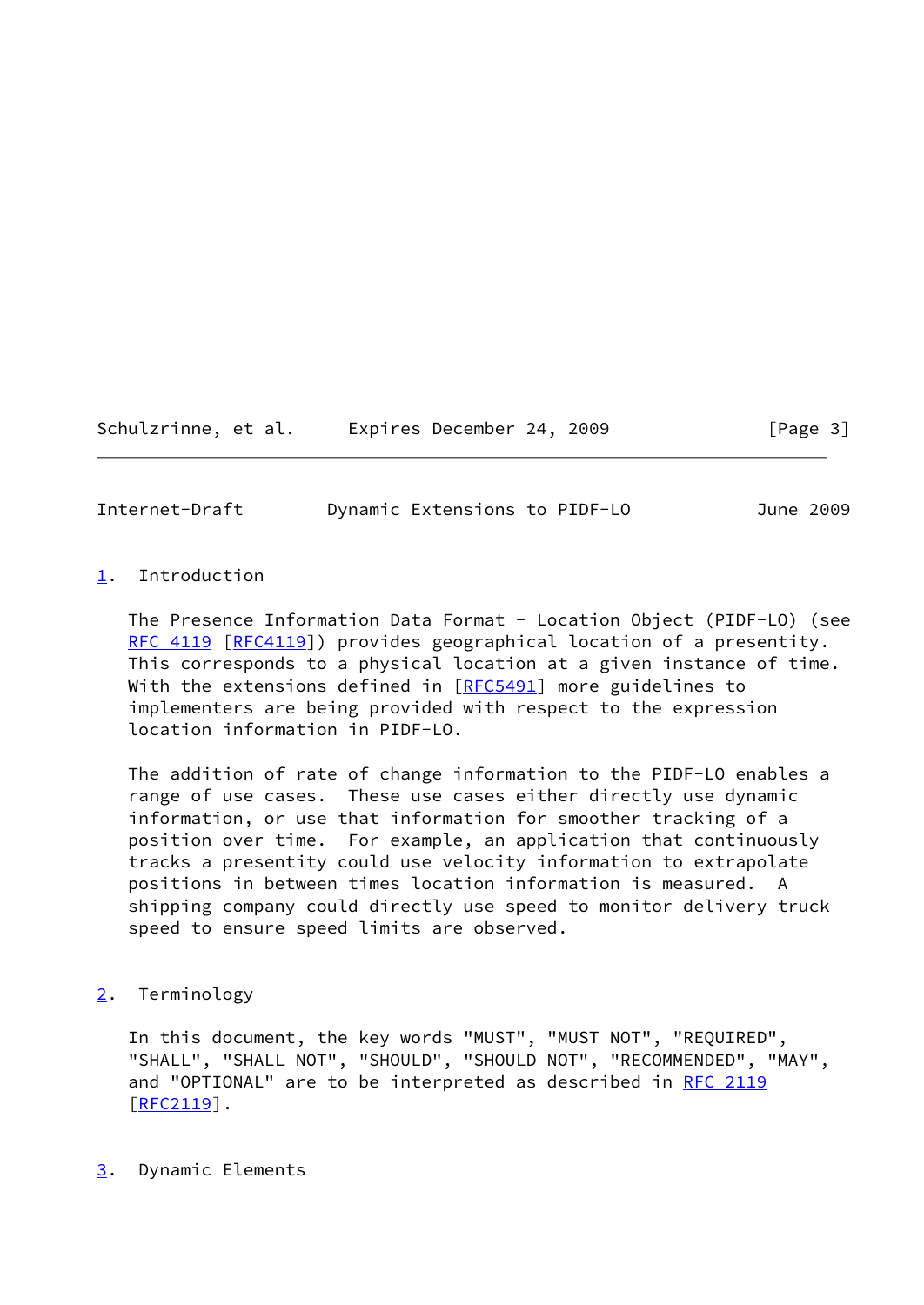This document defines a new element, <Dynamic>, for the conveyance of dynamic information.

 Dynamic information MAY be included without any other location information being present. When dynamic information is associated with information about the instantaneous position of the presentity, the <Dynamic> element MUST be included in the same <location-info> element as the corresponding geodetic (or civic) location information.

 Dynamic information can be safely ignored by a recipient that does not support this specification.

 The <Dynamic> element contains the following components: orientation:

 The <orientation> element describes the spatial orientation of the presentity; the direction that the object is pointing. For a device, this orientation might depend on the type of device. Sse

Schulzrinne, et al. Expires December 24, 2009 [Page 4]

<span id="page-4-0"></span>Internet-Draft Dynamic Extensions to PIDF-LO June 2009

 [Section 3.1](#page-5-0) for details. speed:

 Speed is the time rate of change in position of a presentity without regard for direction; the scalar component of velocity. The value for the <speed> element is a measure that is defined in meters per second.

heading:

Heading is directional component of velocity. Sse [Section 3.1](#page-5-0) for details. acceleration:

 Acceleration is the time rate of change of velocity. This element contains the scalar component of velocity, measured in meters per second per second.

 Each element can be omitted if no information is available. In the following example the presentity is approximately oriented to the North at a slightly elevated angle. The presentity is travelling 24 meters per second to the West: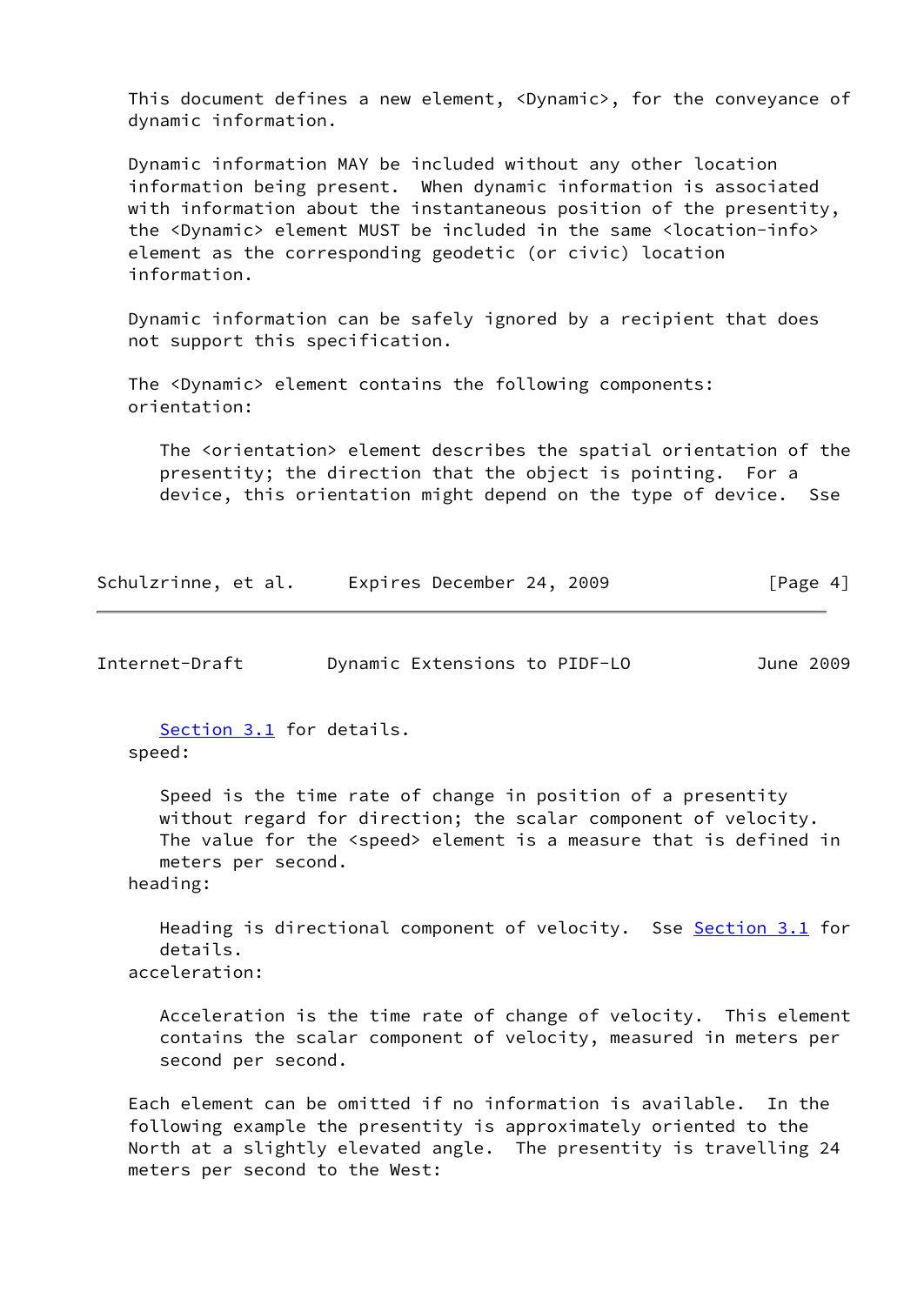<dyn:Dynamic xmlns:dyn="urn:ietf:params:xml:ns:pidf:dynamic"> <dyn:orientation>-3 12</dyn:orientation> <dyn:speed>24</dyn:speed> <dyn:heading>278</dyn:heading> </dyn:Dynamic>

### <span id="page-5-0"></span>[3.1](#page-5-0). Angular Measures and Coordinate Reference Systems

 [RFC5491] constrains the coordinate reference system (CRS) used in PIDF-LO to World Geodetic System 1984 (WGS 84) using either the two dimensional (latitude, longitude) CRS identified by "urn:ogc:def:crs:EPSG::4326" or the two-dimensional (latitude, longitude, altitude) CRS identified by "urn:ogc:def:crs:EPSG::4979". Dynamic locations similarly assume that either of these coordinate reference systems are used.

 The <orientation> and <heading> establish a direction. Both measures contain one or two angular values that are expressed relative to the current position of the presentity (see  $Appendix A)$ . Angular measures are expressed in degrees and values MAY be negative. If two measures are present, the values are separated by whitespace.

 The first measure specifies the horizontal direction from the current position of the presentity to a point that it either pointing towards or travelling towards. Horizontal angles are measured from Northing to Easting. Horizontal angles start from zero when pointing to or

| Schulzrinne, et al. | Expires December 24, 2009 |  | [Page 5] |
|---------------------|---------------------------|--|----------|
|---------------------|---------------------------|--|----------|

| Internet-Draft | Dynamic Extensions to PIDF-LO | June 2009 |
|----------------|-------------------------------|-----------|
|----------------|-------------------------------|-----------|

travelling towards the North and increase towards the East.

 The second measure, if present, specifies the vertical component of this angle. This angle is the elevation from the local horizontal plane. If the second angle value is omitted, the vertical component is unknown and the speed measure MAY be assumed to only contain the horizontal component of speed.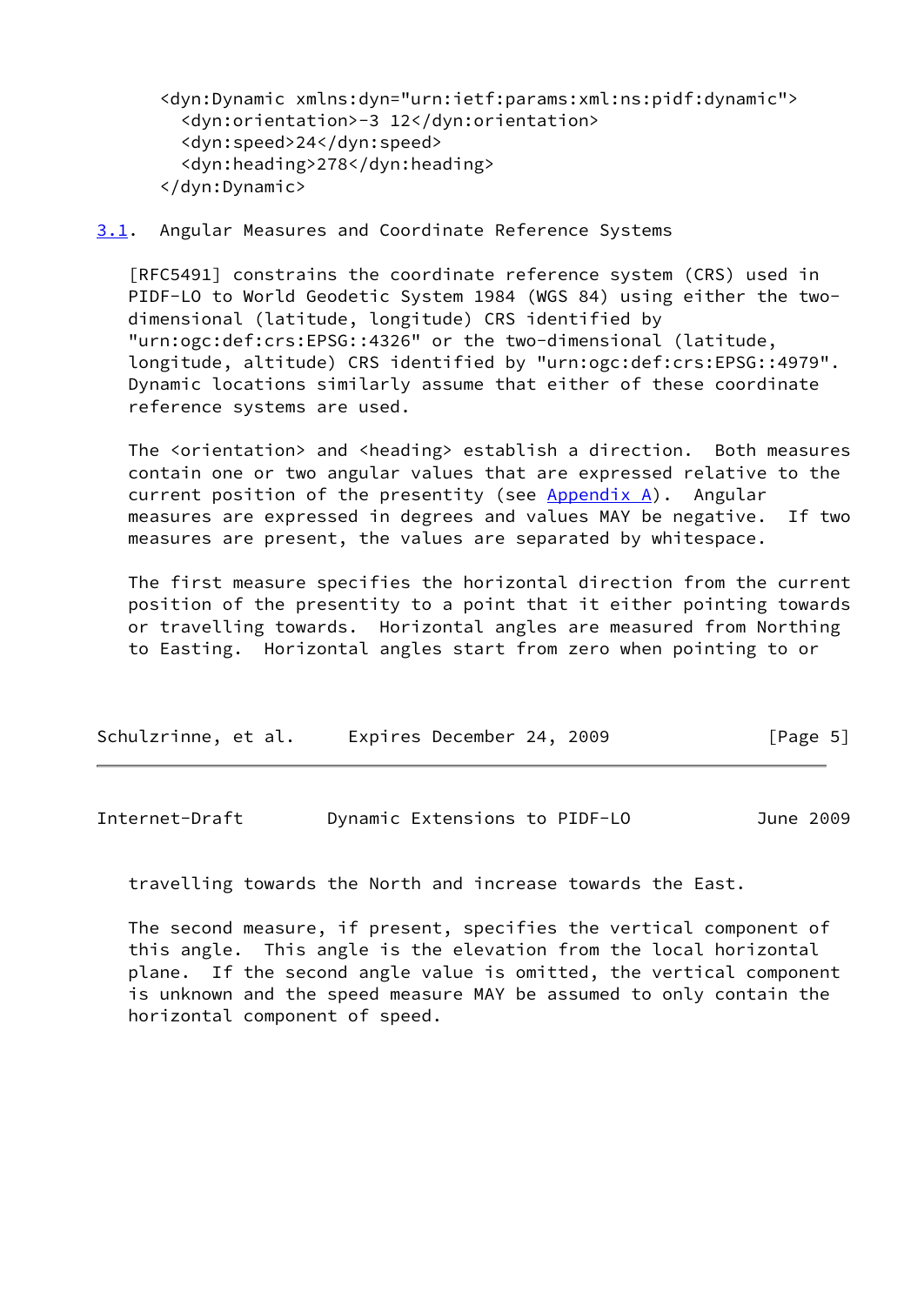<span id="page-6-1"></span>

| Schulzrinne, et al.                                                                                                                                     | Expires December 24, 2009                             | [Page 6]  |
|---------------------------------------------------------------------------------------------------------------------------------------------------------|-------------------------------------------------------|-----------|
| Internet-Draft                                                                                                                                          | Dynamic Extensions to PIDF-LO                         | June 2009 |
| 4.<br>Dynamic Feature XML Schema                                                                                                                        |                                                       |           |
| $\langle ? \times m1 \rangle$ version="1.0"?><br><xs:schema< td=""><th>targetNamespace="urn:ietf:params:xml:ns:pidf:dynamic"</th><td></td></xs:schema<> | targetNamespace="urn:ietf:params:xml:ns:pidf:dynamic" |           |

<span id="page-6-0"></span> xmlns:dyn="urn:ietf:params:xml:ns:pidf:dynamic" xmlns:xs="http://www.w3.org/2001/XMLSchema"

elementFormDefault="qualified"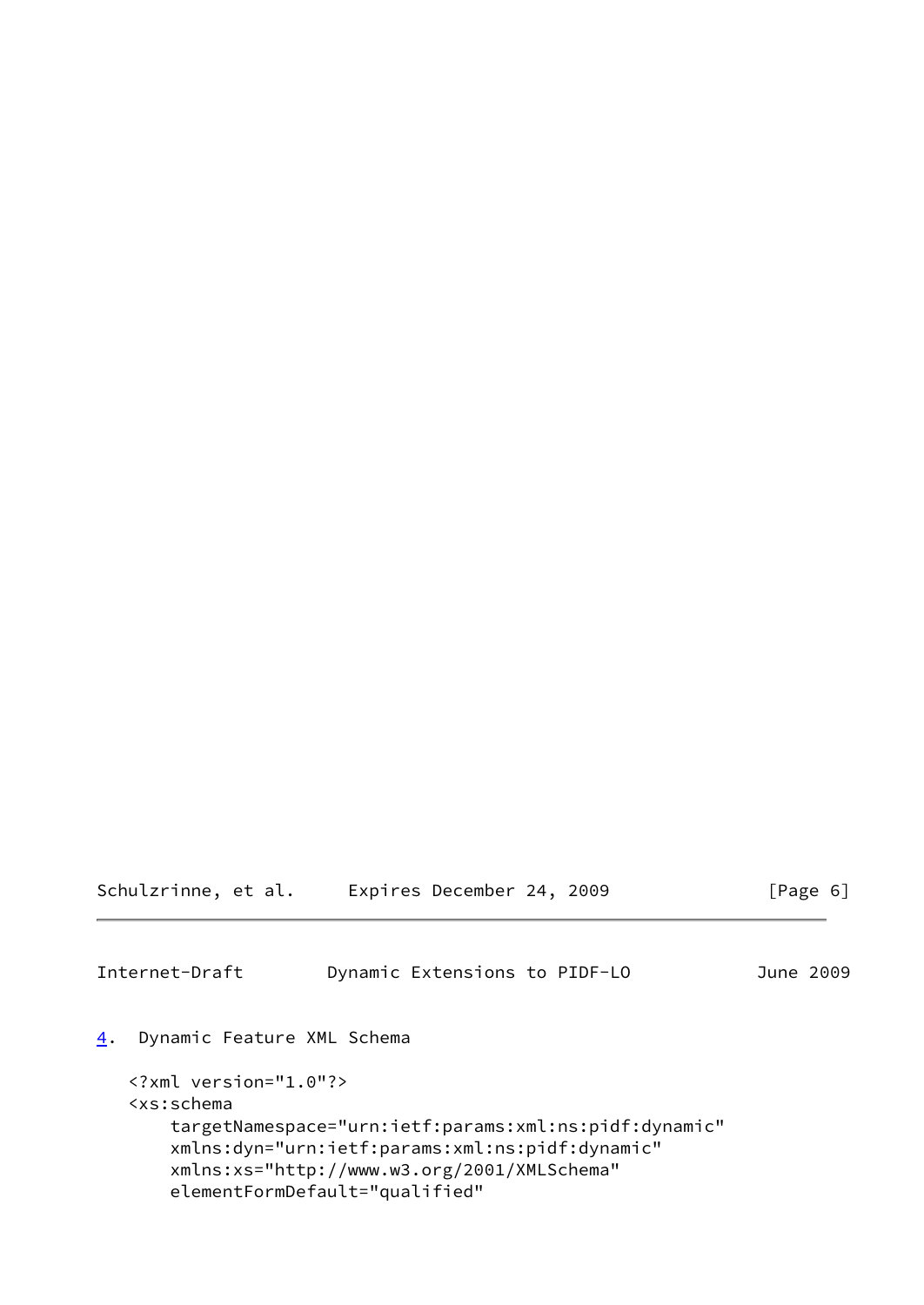```
 attributeFormDefault="unqualified">
  <xs:element name="Dynamic" type="dyn:dynamicType"/>
  <xs:complexType name="dynamicType">
    <xs:complexContent>
      <xs:restriction base="xs:anyType">
        <xs:sequence>
          <xs:element name="orientation" minOccurs="0"
                       type="dyn:directionType"/>
          <xs:element name="speed" minOccurs="0"
                       type="xs:double"/>
          <xs:element name="heading" minOccurs="0"
                       type="dyn:directionType"/>
          <xs:element name="acceleration" minOccurs="0"
                       type="xs:double"/>
          <xs:any namespace="##other" processContents="lax"
                  minOccurs="0" maxOccurs="unbounded"/>
        </xs:sequence>
        <xs:anyAttribute namespace="##other" processContents="lax"/>
      </xs:restriction>
    </xs:complexContent>
  </xs:complexType>
  <xs:simpleType name="directionType">
    <xs:restriction base="dyn:doubleListType">
      <xs:minLength value="1"/>
      <xs:maxLength value="2"/>
    </xs:restriction>
  </xs:simpleType>
  <xs:simpleType name="doubleListType">
    <xs:list itemType="xs:double"/>
  </xs:simpleType>
</xs:schema>
```
Schulzrinne, et al. Expires December 24, 2009 [Page 7]

<span id="page-7-1"></span><span id="page-7-0"></span>

| Internet-Draft | Dynamic Extensions to PIDF-LO |  | June 2009 |  |
|----------------|-------------------------------|--|-----------|--|
|                |                               |  |           |  |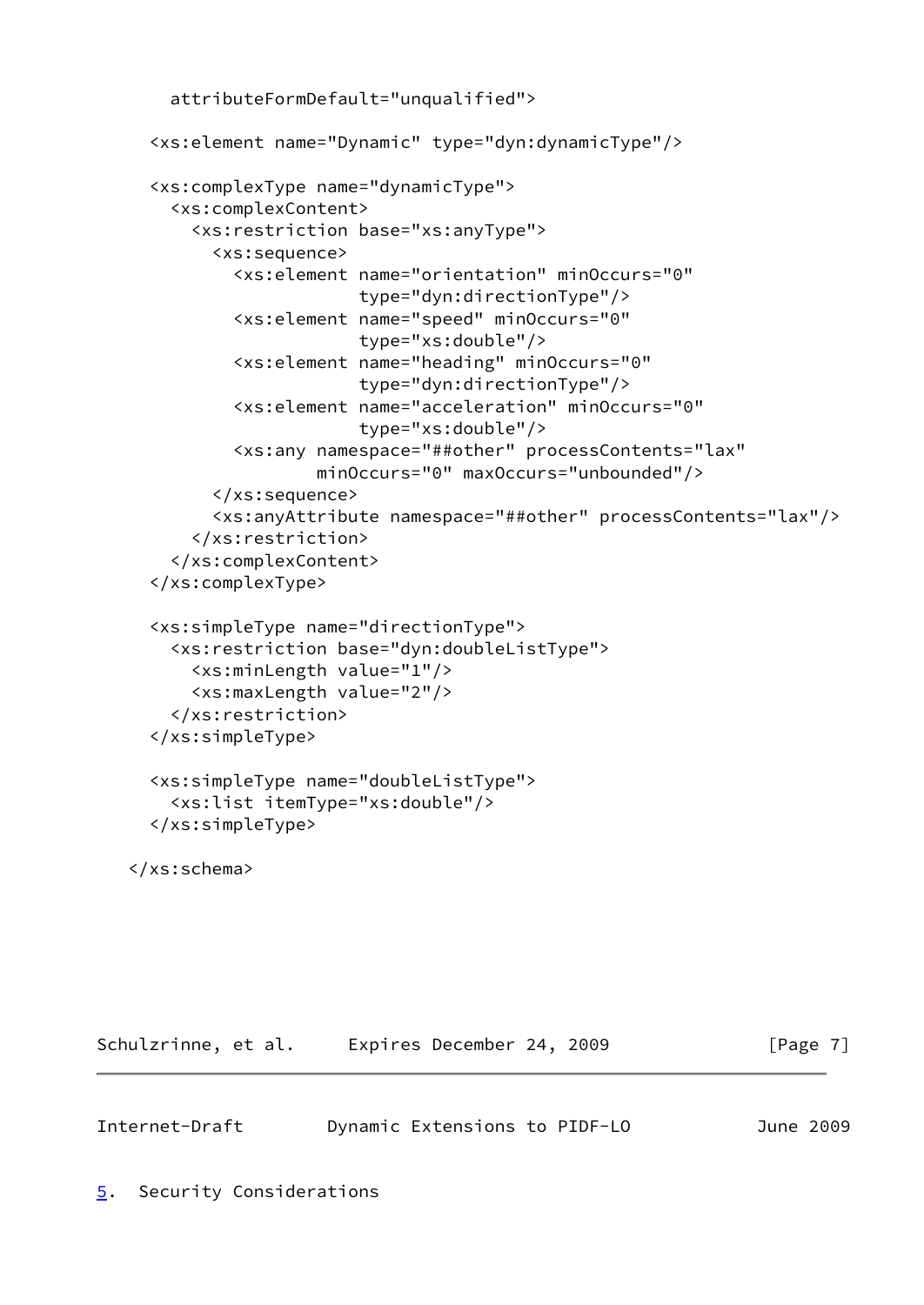This document defines additional location elements carried by PIDF-LO. No additional security considerations beyond those described in [RFC 4119](https://datatracker.ietf.org/doc/pdf/rfc4119) [[RFC4119](https://datatracker.ietf.org/doc/pdf/rfc4119)] are applicable to this document.

<span id="page-8-0"></span>[6](#page-8-0). IANA Considerations

 This section registers a new XML namespace (as described in [\[RFC3688](https://datatracker.ietf.org/doc/pdf/rfc3688)]) and a new XML schema.

<span id="page-8-1"></span>[6.1](#page-8-1). Dynamic Feature Extensions Namespace Registration

```
 URI: urn:ietf:params:xml:ns:pidf:dynamic"
Registrant Contact: IETF Geopriv Working Group, Hannes Tschofenig
   (hannes.tschofenig@nsn.com).
XML:
BEGIN
<?xml version="1.0"?>
<!DOCTYPE html PUBLIC "-//W3C//DTD XHTML Basic 1.0//EN"
  "http://www.w3.org/TR/xhtml-basic/xhtml-basic10.dtd">
<html xmlns="http://www.w3.org/1999/xhtml">
<head>
  <title>Dynamic Feature Extensions Namespace</title>
</head>
<body>
  <h1>Namespace for Dynamic Feature Extensions to PIDF-LO</h1>
  <h2>urn:ietf:params:xml:ns:pidf:dynamic</h2>
<p>See <a href="[URL of published RFC]">RFCXXXX
    [NOTE TO IANA/RFC-EDITOR:
     Please replace XXXX with the RFC number of this
   specification.]</a>.</p>
</body>
</html>
END
```
<span id="page-8-2"></span>[6.2](#page-8-2). Dynamic Feature Extensions Schema Registration

 URI: urn:ietf:params:xml:schema:pidf:dynamic Registrant Contact: IETF Geopriv Working Group, Hannes Tschofenig (hannes.tschofenig@nsn.com). XML: The XML schema to be registered is contained in [Section 4.](#page-6-0) Its first line is

<?xml version="1.0"?>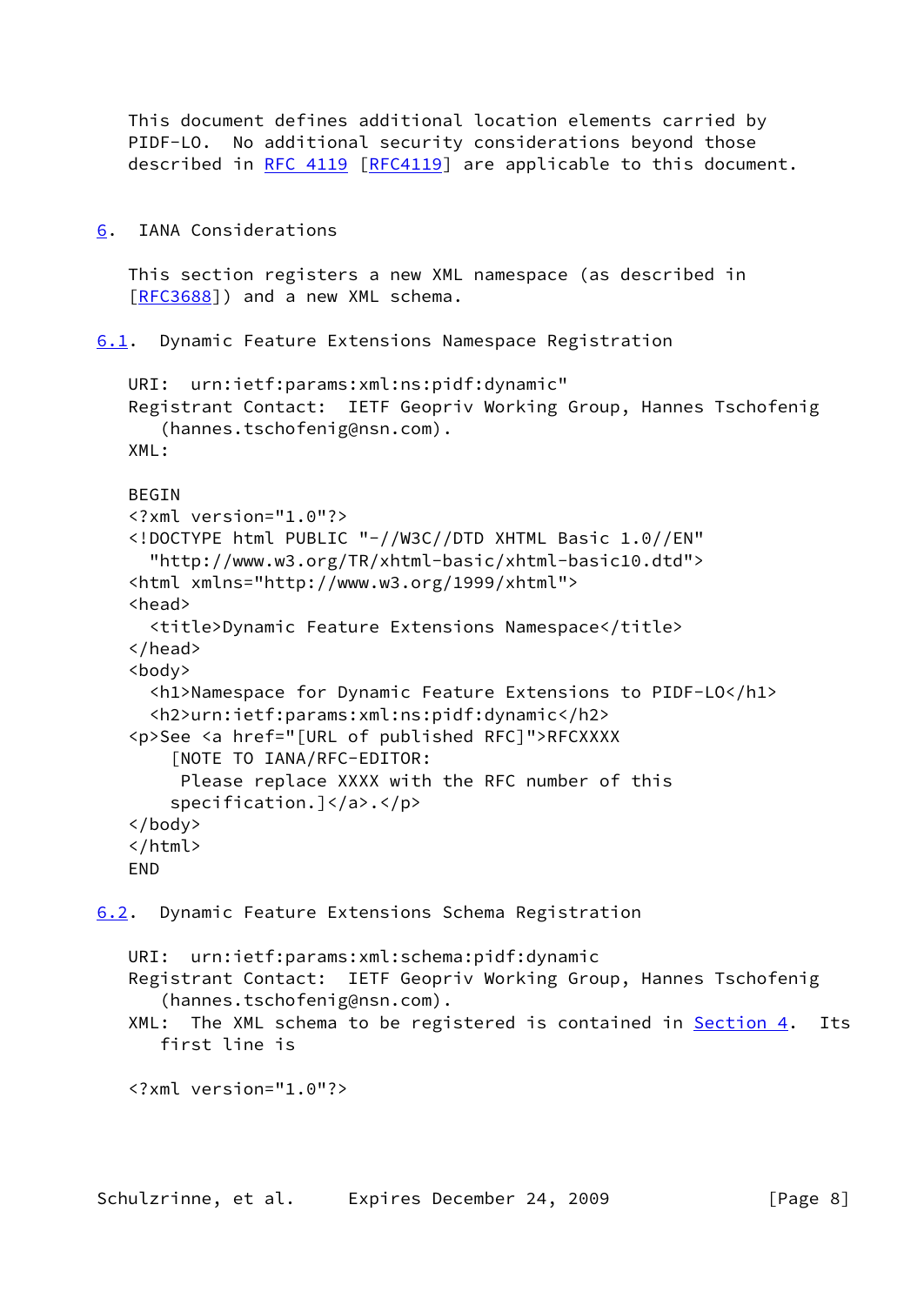<span id="page-9-1"></span>Internet-Draft Dynamic Extensions to PIDF-LO June 2009

and its last line is

</xs:schema>

<span id="page-9-0"></span>[7](#page-9-0). Acknowledgements

 We would like to thank Klaus Darilion, Cullen Jennings, Rohan Mahy, Carl Reed, and Brian Rosen for their comments.

<span id="page-9-2"></span>[8](#page-9-2). References

<span id="page-9-3"></span>[8.1](#page-9-3). Normative References

- [RFC2119] Bradner, S., "Key words for use in RFCs to Indicate Requirement Levels", [BCP 14](https://datatracker.ietf.org/doc/pdf/bcp14), [RFC 2119](https://datatracker.ietf.org/doc/pdf/rfc2119), March 1997.
- [RFC3688] Mealling, M., "The IETF XML Registry", [BCP 81](https://datatracker.ietf.org/doc/pdf/bcp81), [RFC 3688](https://datatracker.ietf.org/doc/pdf/rfc3688), January 2004.
- [RFC4119] Peterson, J., "A Presence-based GEOPRIV Location Object Format", [RFC 4119,](https://datatracker.ietf.org/doc/pdf/rfc4119) December 2005.

<span id="page-9-4"></span>[8.2](#page-9-4). Informative References

[GeoShape]

 Thomson, M. and C. Reed, "GML 3.1.1 PIDF-LO Shape Application Schema for use by the Internet Engineering Task Force (IETF)", Candidate OpenGIS Implementation Specification 06-142, Version: 0.0.9, December 2006.

 [RFC5491] Winterbottom, J., Thomson, M., and H. Tschofenig, "GEOPRIV Presence Information Data Format Location Object (PIDF-LO) Usage Clarification, Considerations, and Recommendations", [RFC 5491,](https://datatracker.ietf.org/doc/pdf/rfc5491) March 2009.

<span id="page-9-5"></span>[Appendix A.](#page-9-5) Earth Centered, Earth Fixed Direction Vectors

 The absolute orientation or heading of a presentity depends on its latitude and longitude. The following vectors can be used to determine the absolute direction in the WGS 84 Earth Centered, Earth Fixed (X, Y, Z) coordinate space.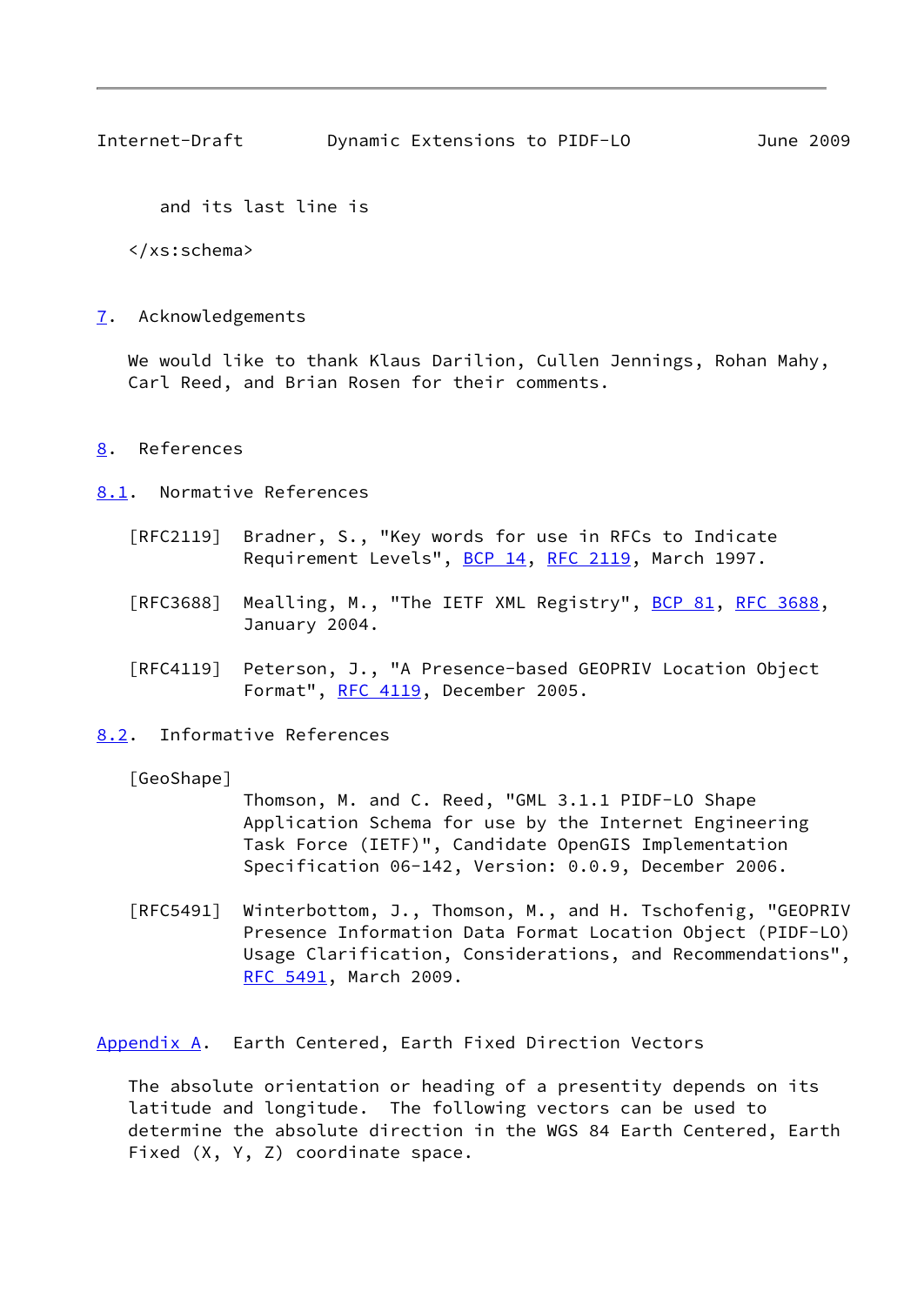```
Internet-Draft Dynamic Extensions to PIDF-LO June 2009
```
The direction of North as a unit vector in ECEF coordinates is:

```
North = [-1 * sin(latitude) * cos(longitude),
          -1 * sin(latitude) * sin(longitude),
          cos(latitude) ]
```
 The direction of "up" (the upward normal of the horizontal plane) as a unit vector in ECEF coordinates is:

```
Up = [ \cos(\text{lattice}) \times \cos(\text{longitude}), cos(latitude) * sin(longitude),
         sin(latitude) ]
```
Authors' Addresses

```
 Henning Schulzrinne
Columbia University
Department of Computer Science
450 Computer Science Building, New York, NY 10027
US
```

```
 Phone: +1 212 939 7004
Email: hgs@cs.columbia.edu
URI: http://www.cs.columbia.edu/
```

```
 Vishal Singh
Columbia University
Department of Computer Science
450 Computer Science Building, New York, NY 10027
US
```

```
 Email: vs2140@cs.columbia.edu
URI: http://www.cs.columbia.edu/~vs2140
```
 Hannes Tschofenig Nokia Siemens Networks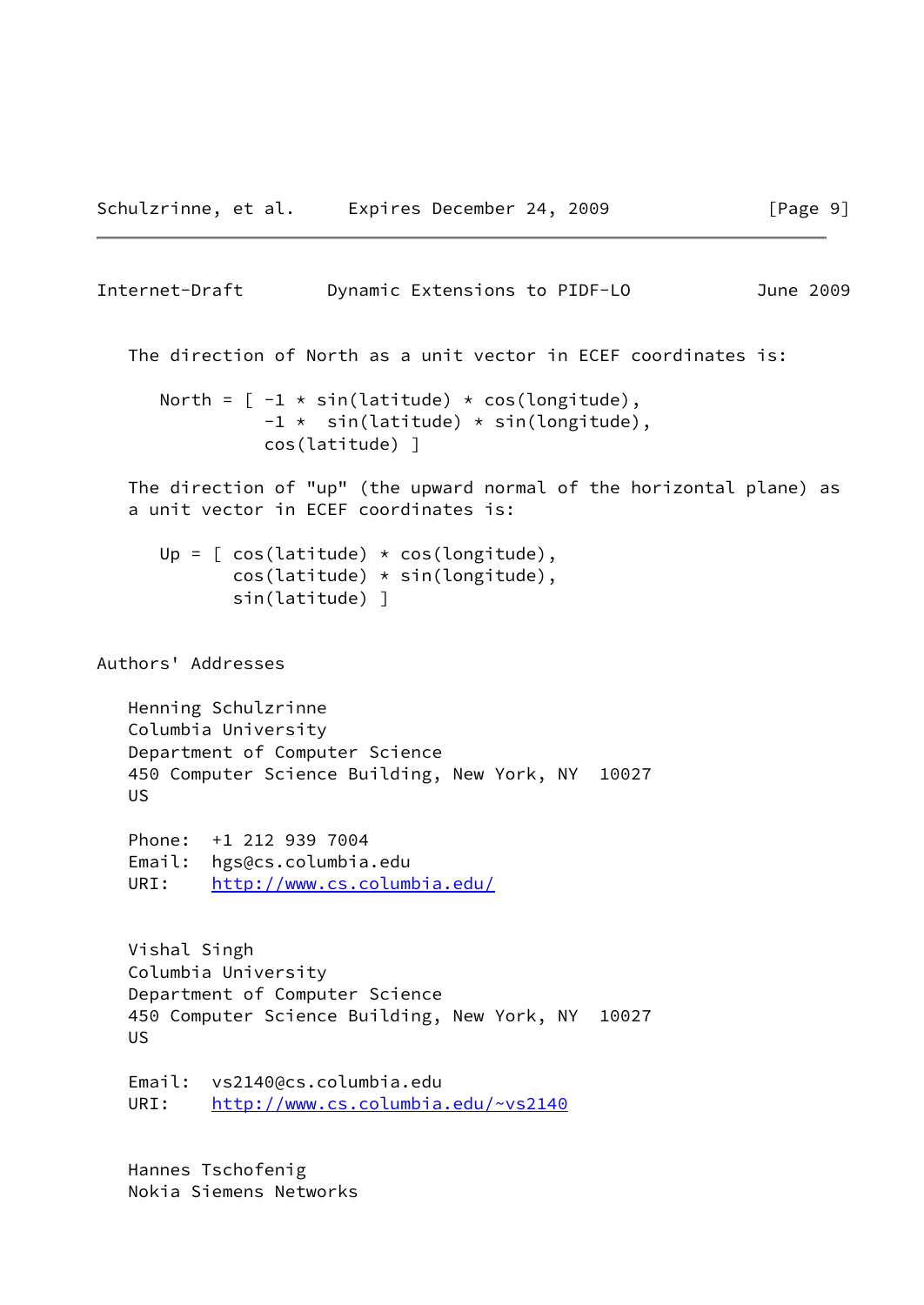Linnoitustie 6 Espoo 02600 Finland

 Phone: +358 (50) 4871445 Email: Hannes.Tschofenig@gmx.net URI: <http://www.tschofenig.priv.at/>

| Schulzrinne, et al. | Expires December 24, 2009 | [Page 10] |
|---------------------|---------------------------|-----------|
|---------------------|---------------------------|-----------|

| Internet-Draft |  | Dynamic Extensions to PIDF-LO |  |  |  | June 2009 |
|----------------|--|-------------------------------|--|--|--|-----------|
|----------------|--|-------------------------------|--|--|--|-----------|

 Martin Thomson Andrew Corporation Wollongong NSW Australia

Email: martin.thomson@andrew.com